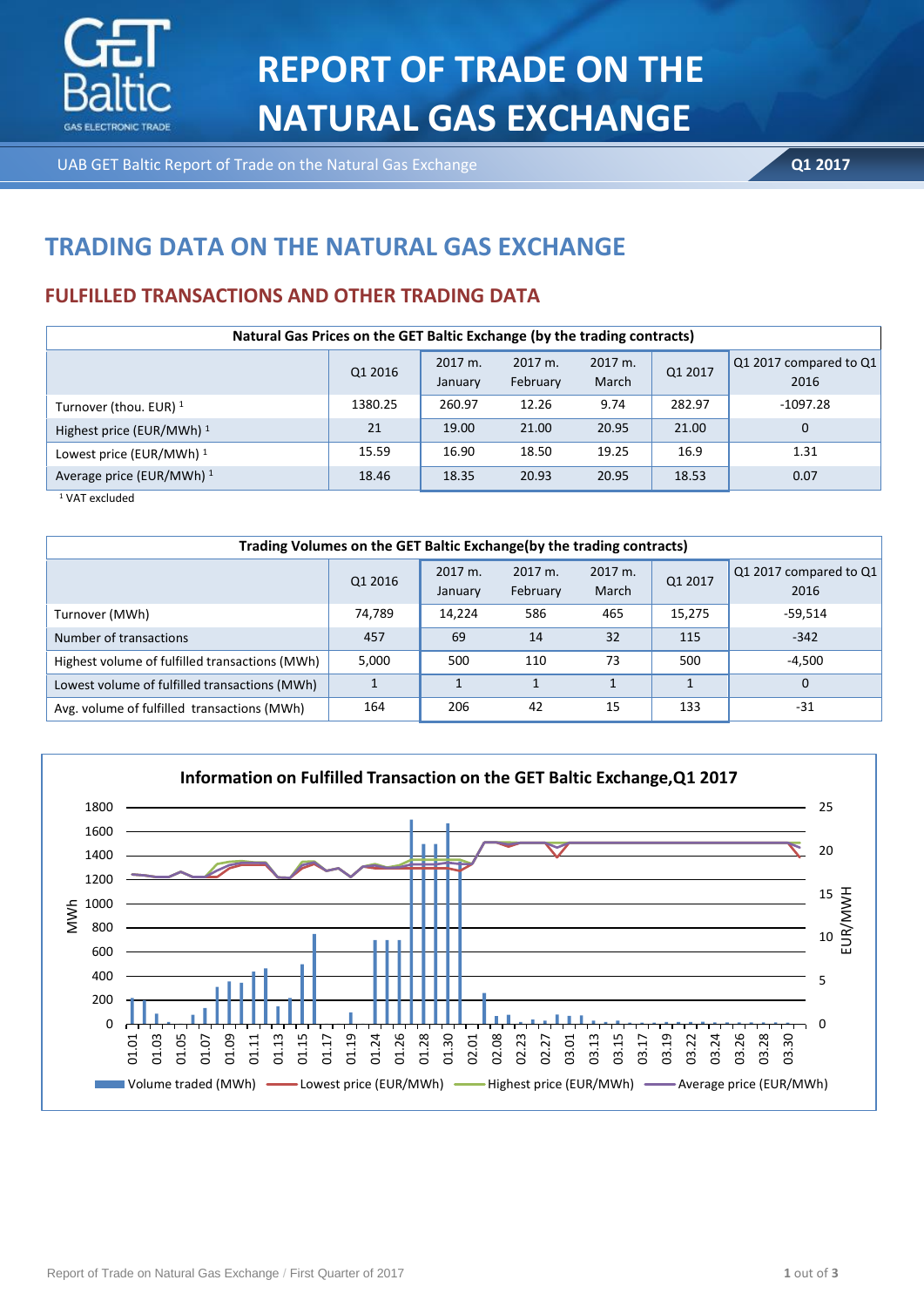

UAB GET Baltic Report of Trade on the Natural Gas Exchange **Q1 2017** 

| Volume Data of Submitted Orders on the GET Baltic Exchange (by the trading contracts) |           |                               |                     |                  |         |                                |  |
|---------------------------------------------------------------------------------------|-----------|-------------------------------|---------------------|------------------|---------|--------------------------------|--|
|                                                                                       | Q1 2016   | $2017 \text{ m}$ .<br>January | 2017 m.<br>February | 2017 m.<br>March | Q1 2017 | Q1 2017 compared to Q1<br>2016 |  |
| Total volume of orders to buy MWh <sup>2</sup>                                        | 222,791   | 217.387                       | 31,078              | 37,681           | 286,146 | 63,355                         |  |
| Total volume of orders to sell MWh <sup>2</sup>                                       | 4,806,455 | 353,220                       | 95,691              | 167,925          | 616,836 | -4,189,619                     |  |

| Price Data of Submitted Orders on the GET Baltic Exchange (by the trading contracts) |         |                    |                     |                  |         |                                |  |
|--------------------------------------------------------------------------------------|---------|--------------------|---------------------|------------------|---------|--------------------------------|--|
|                                                                                      | Q1 2016 | 2017 m.<br>January | 2017 m.<br>February | 2017 m.<br>March | Q1 2017 | Q1 2017 compared to Q1<br>2016 |  |
| Average price of orders to buy (EUR/MWh) <sup>2</sup>                                | 17,08   | 17.68              | 18,77               | 19,26            | 18,01   | 0,93                           |  |
| Average price of orders to sell (EUR/MWh) <sup>2</sup>                               | 19,05   | 18,94              | 20,97               | 20,95            | 19,80   | 0,75                           |  |

<sup>2</sup> All submitted orders are summed up, regardless of their fulfilment



#### **REVIEW OF TRADE ON THE GAS EXCHANGE**

In Q1 2017 the turnover of natural gas was 15,275 MWh. During the comparable period Q1 2016 the turnover was 74,789 MWh. The total value of fulfilled transactions in Q1 2017 amounted to 282.97 thou EUR. In total 115 transactions were carried out on the Exchange. The most active month was January when participants entered in to transactions 69 times.

The weighted average price of fulfilled transactions in Q1 2017 was 18.53 EUR/MWh, which is only 0.07 higher compared to the Q1 2016 when the weighted average price was 18.46 EUR/MWh. The highest price of fulfilled transactions in the analysed period was 21.00 EUR/MWh executed on 7 and 12 of February, while the lowest price of fulfilled transactions was 16.9 EUR/MWh executed on 14 of January.

Until 7 of February fulfilled transactions prices fluctuated between 16.9 and 18.7 EUR/MWh but during 7 of February it reached 20 EUR/MWh and remained stable until the end of the analysed period.

The largest transaction was fullfiled in January when participant entered into

transaction for 500 MWh of natural gas, the minimum volume of transaction executed on the Exchange was 1 MWh and such transactions were recorded every quarter of the month.

The volume of orders to buy placed on the Exchange in Q1 2017 was 617 GWh, while the number of orders submitted to sell was 286 GWh.